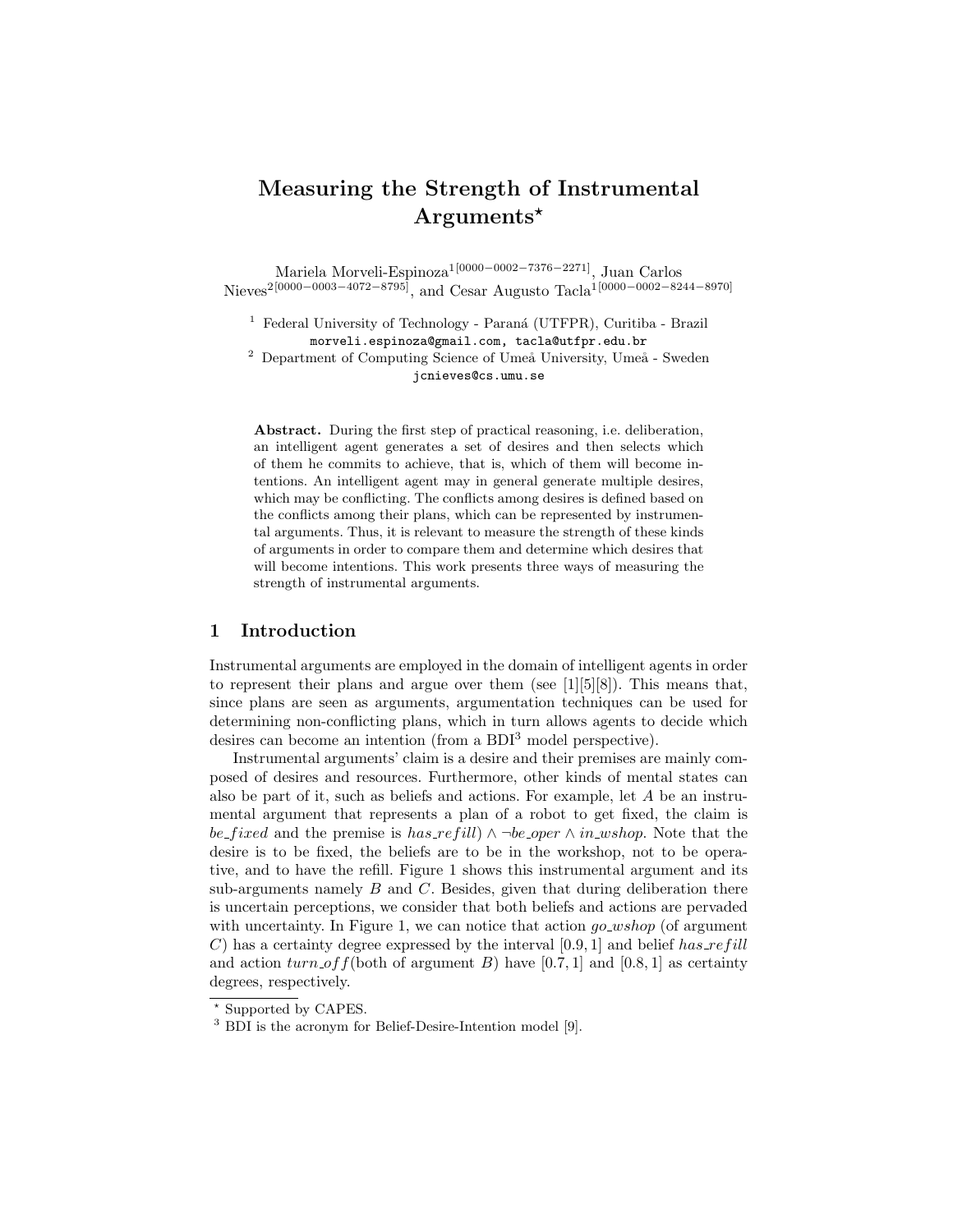



Fig. 1. Tree of instrumental arguments A, B, and C. Gray-filled rectangles represent the leaves of the tree.

Against this background, our goal is to study and propose a way of measuring the strength of instrumental arguments. Thus, the research questions that are addressed in this work are:

- How to measure the strength of an instrumental argument considering that its premise have uncertain elements?
- Given that an instrumental argument has elements in its premise of different nature, is there only one way of measuring its strength?

Next section presents the proposal for measuring the strength of instrumental arguments and Section 3 presents the conclusions of this work.

### 2 Proposal

In addressing the first question, we propose to use a coherence-based probability logic approach (see [7]) for dealing with uncertainty, which will be expressed in form of intervals that are assigned and/or calculated for each uncertain element of the argument<sup>4</sup>. Thus, after the final calculation the argument has an associated interval that is calculated based on the uncertainty of its premises. Lastly, the argument's strength is calculated based on this interval. We use the approach of Pfeifer [6] to calculate the strength of instrumental arguments from this interval. This approach is based on two criteria: the precision of the interval and the location of it such that the higher the precision of the interval is and the closer to 1 the location of the interval is, the stronger the argument is. We call this one logical strength.

Thus, given an argument A whose associated probabilistic interval is  $[l, u]$ . We represent the logical strength value of  $A$  by means of a three-dimensional vector:  $\langle \text{COMBINATION}(A), \text{PRECISION}(A), \text{LOCATION}(A) \rangle$ , where:

 $-$  PRECISION $(A) = 1 - (u - l)$ 

$$
LOGATION(A) = \frac{l+u}{2}
$$

 $-$  COMBINATION(A)  $=$  PRECISION(A)  $\times$  LOCATION(A)

<sup>&</sup>lt;sup>4</sup> The values of the probabilistic intervals are between zero and one  $([0, 1])$ , where 0 stands for the minimum value and 1 for the maximum one.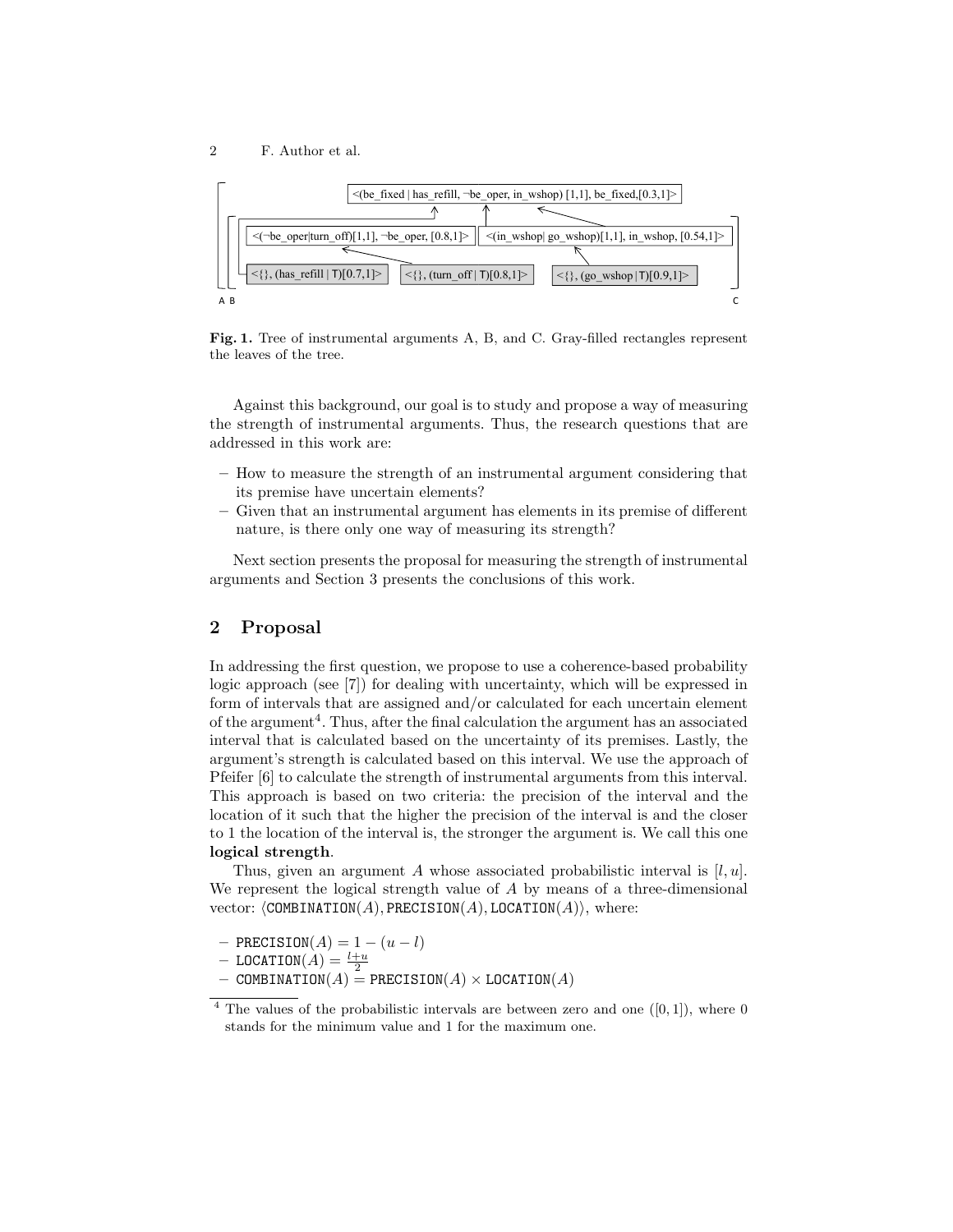With respect to the second question, let us recall that the other elements of an instrumental argument are desires and resources, which does not have attached a probabilistic interval, but they may have a preference value and a cost value, respectively. We can use these values in order to measure an instrumental argument from other perspectives. The first one is not a novel idea since it was already proposed in [8] and considers the cost of performing the plan represented by the instrumental argument. We can call this one utility strength and it is calculated adding up all the desires' preference values and subtracting the total cost of performing the plan.

We have also identified another perspective to measure the strength of an instrumental argument, it is related to how achievable each desire of the premise of the instrumental argument is. With achievable, we refer to how close a desire is to become an intention. Thus, when a given desire is difficult to be achieved (that is, it does not advance in the intention formation process), it obviously has influence on achieving the desire in the claim of the instrumental argument, because it means that the desire in the claim will also be difficult to reach. We call this one achieving strength and we propose to use the model of Castelfranchi and Paglieri [3] called Belief-based Goal Processing (BBGP). This model is an extension of the BDI and unlike it, has four stages and four different statuses. Thus, in BDI there are two statuses, namely desires and intentions whereas in BBGP there are four statuses, namely active, pursuable, chosen, and executive. Figure 2 show the comparison of both models.



Fig. 2. Intention formation process for BBGP and BDI models.

## 3 Final Remarks

We have identified three ways for measuring the strength of instrumental arguments. We are still analysing and studying if other kinds of measures can be determined and also the properties of these three measures. We would also like to study other approaches of probabilistic logic in order to obtain tighter intervals, if possible.

This approach can be applied in real engineering problems. As one can see in the example, this kind of approach can be used in robotic applications in order to endow a robot when he has de necessity to recognize and decide about the intentions he should pursue. Another application is in the spatial planning problem, which aims to rearrange the spatial environment in order to meet the needs